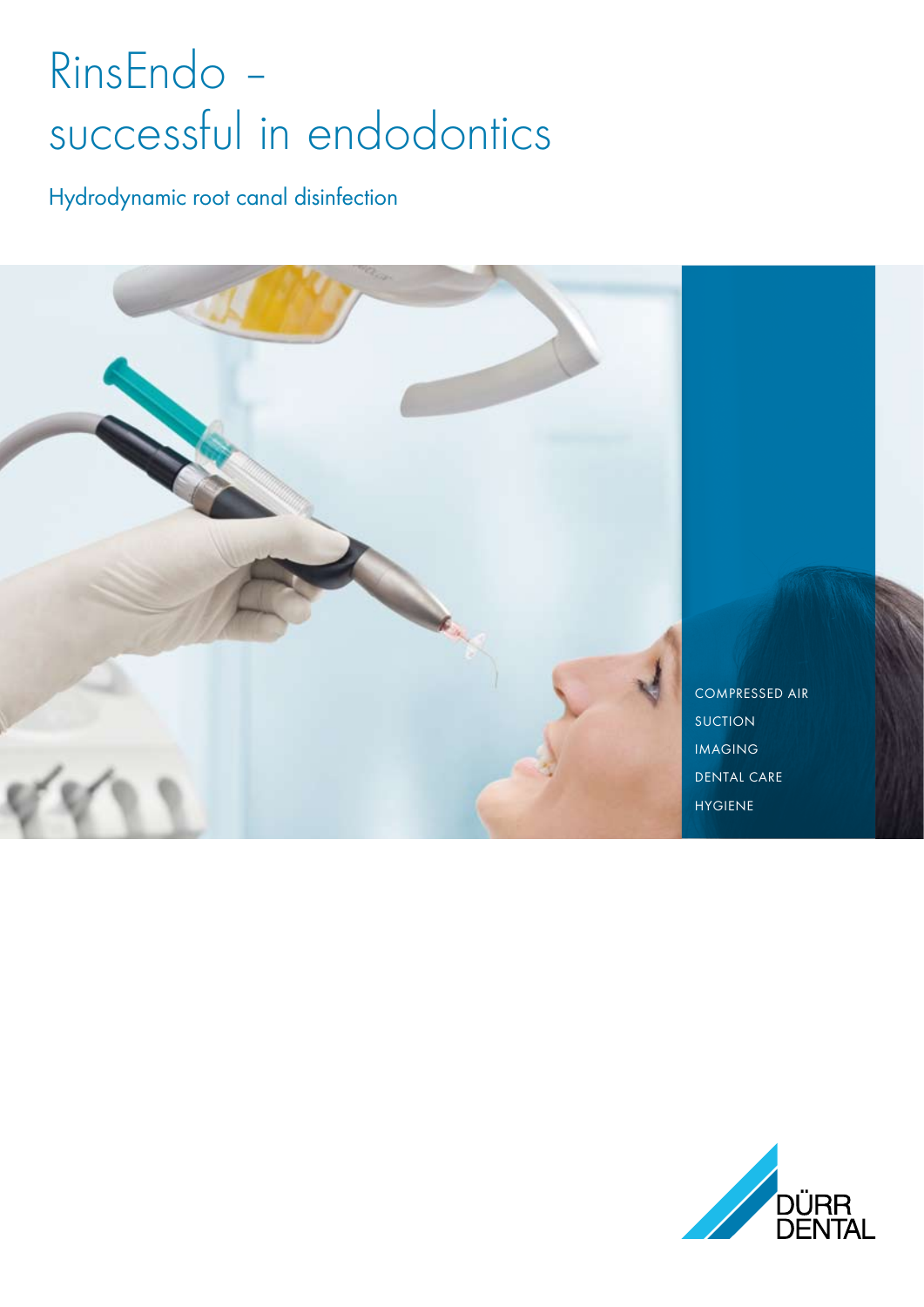## Thorough right to the apex – even with difficult anatomies

RinsEndo allows debris and germs to be removed more effectively from the root canal.

By contrast with conventional methods, thorough disinfection deep down into the root dentine is achieved even under difficult anatomical conditions.



RinsEndo handpiece with disposal cannula and premounted syringe

#### New thoroughness thanks to hydrodynamic activation

Disinfection with RinsEndo combines hydrodynamic activation with an innovative pump suction technology and thus achieves a high rinsing dynamics with efficient fluid exchange. The handpiece cyclically draws in rinsing agent from a fitted syringe and transports it via a special disposable cannula deep into the root canal – right to the apex. The solution develops its disinfectant effect in the whole root canal area.

#### Convenient, functional, fully automatic

The titanium RinsEndo handpiece is connected to the turbine coupling and operates fully automatically – without further foot pedals or other appliances. It fits ergonomically in the hand and offers the perfect mounting for syringe and disposable cannula. Thanks to its design, the cannula permits an efficient liquid exchange and its flexibility permits easy access to the root canal.



Dürr Dental disposable cannula for the highest clinical safety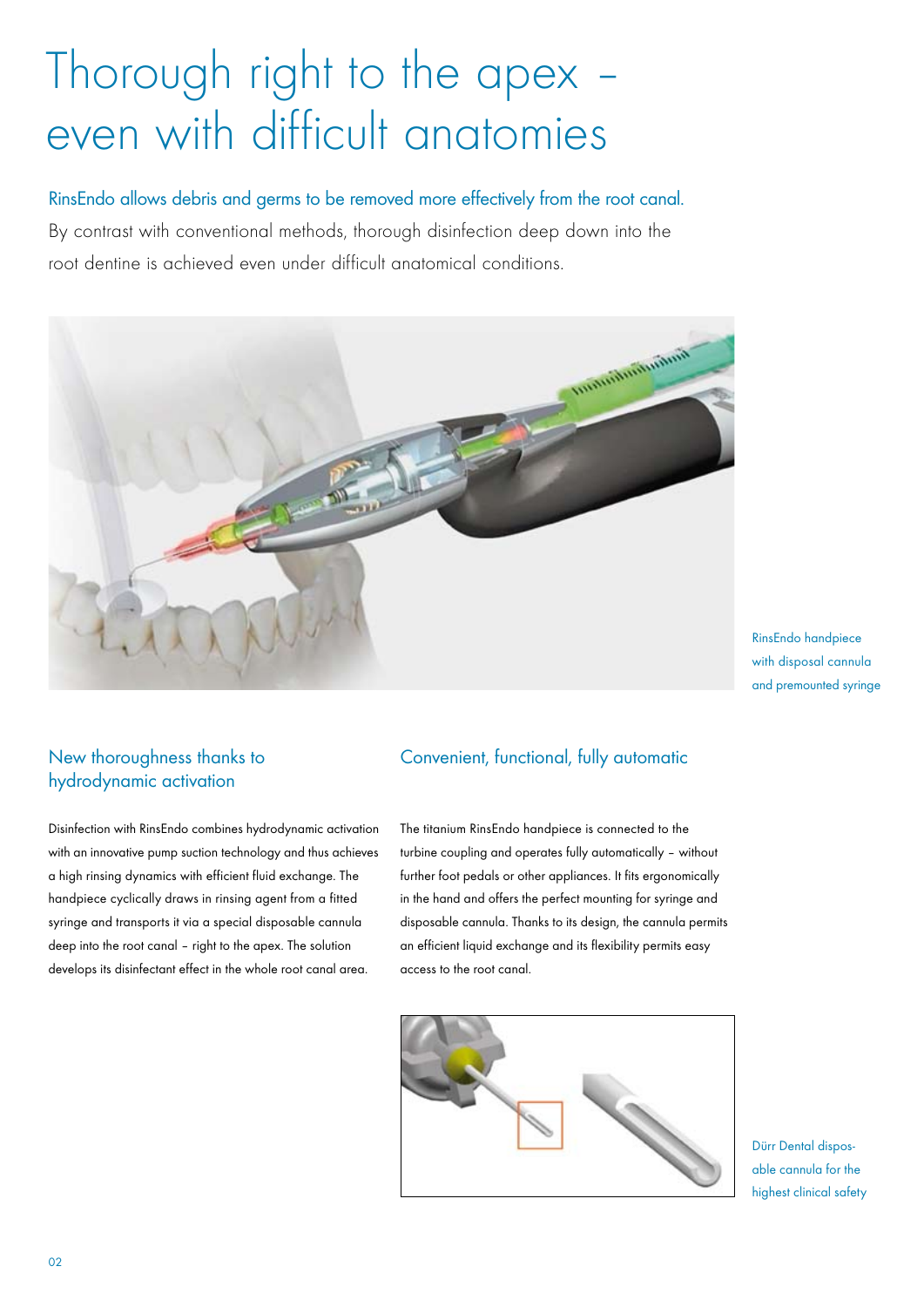## Rinsing dynamics in a new dimension

#### RinsEndo by comparison with conventional methods

Under difficult anatomical conditions, conventional disinfection methods soon reach their limitations: The disinfectant effect of ultrasonic activated and manual rinsing is limited to the areas that the instrument can reach. The result: Germs and tissue remain in the root canal.

With hydrodynamic Disinfection using the RinsEndo, the rinsing agent penetrates deep into the apical end, even with extremely crooked root canals. An efficient liquid exchange tales place, ensuring thorough cleaning of the canal walls. This is the basis for successful endodontic treatment.



With a crooked canal, the ultrasonic rinsing dynamics is effective only in the coronal section



Manual rinsing is effective only around the cannula opening



Rinsing with RinsEndo is effective right to the apex

- That makes the difference:
- **Effective root canal rinsing with simple** application
- **.** High clinical safety thanks to effective disinfection right to the apex
- **· Hydrodynamic function**
- No additional appliances or switches required
- **Areas with rinsing effect**
- **C** Residues of germs and tissue
- **Areas without rinsing effect**